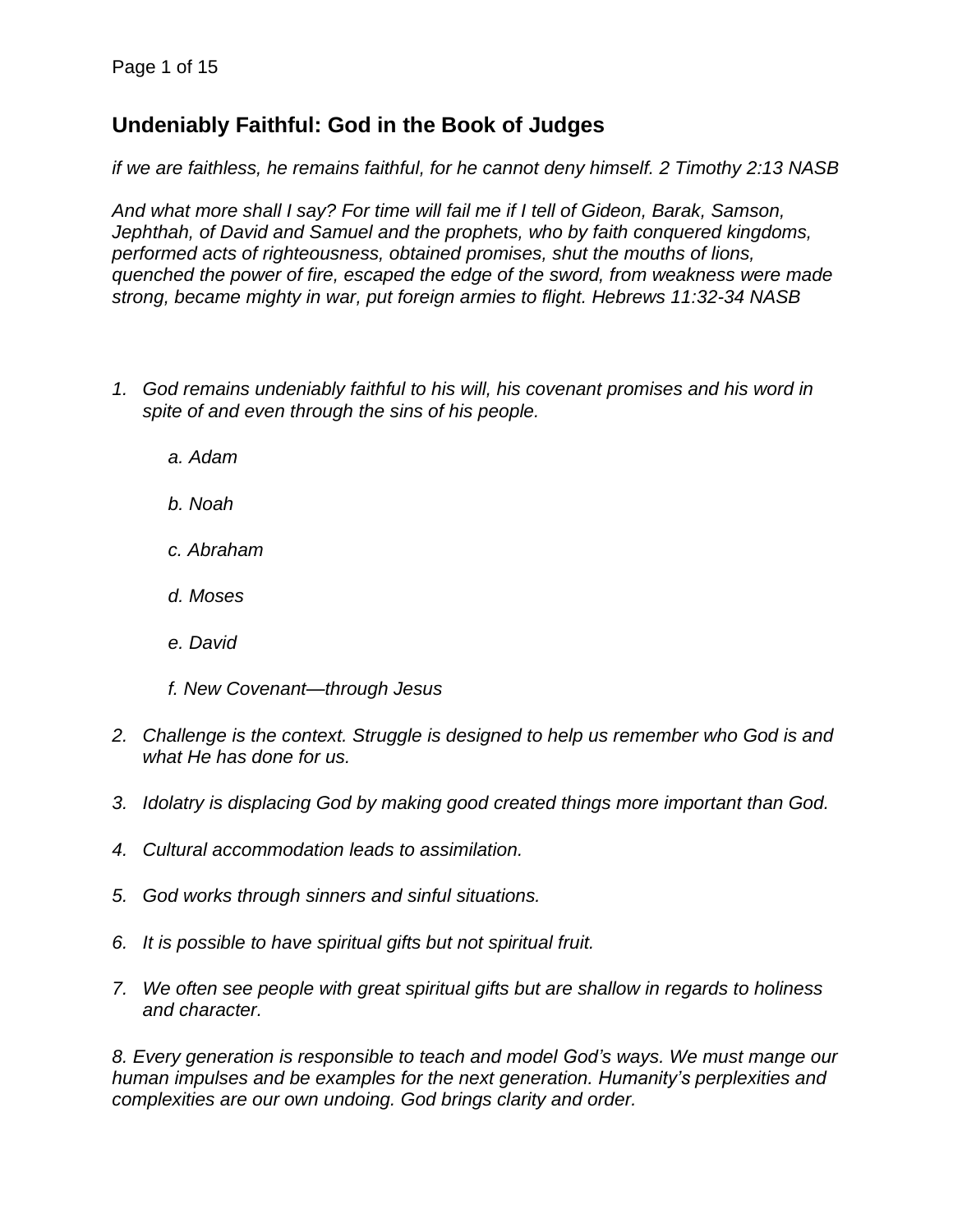The Book of Judges reveals that the Bible is not a 'Book of Virtues.' It is not a book of *inspirational stories. The Bible is not a book about following moral examples or becoming a better person. The Bible is about God.*

*The Bible is about the God of mercy and long-suffering who stays committed to the relationship with humanity despite our constant resistance to his purposes. There is one hero in this book and he is divine.*

*Living in the time that we do, the book of Judges has a certain flavor and application for our time. God worked to rescue an undeserving people through their maddening and often unrelenting sin. God stayed faithful even when the people were faithless and had completely forgotten him. Judges is a book that can rattle our spiritual senses to come alive and cut through religious nonsense to the very bone.*

# *Themes*

- *1. God relentlessly offers his grace to people who do not seek, receive or deserve it even after they have been saved by it.*
- *2. God established there shall be no other gods but him—He wants lordship over every area of our lives and will work tirelessly to help us overcome and remove the barriers to our relationship with him. But, we have to do the work.*
- *3. There is always tension between grace and law—love and justice—between conditionality and unconditionality.*
- *4. There is always a need to keep our spiritual fires lit—renewal of our spiritual lives is an on-going prerequisite to living a vibrant, flourishing committed spiritual life.*
- *5. We need a true Savior, to which all other saviors point, through their flaws, weaknesses, strengths and powers.*
- *6. God is sovereign, even though it may appear otherwise.*

*Allow the narrative to speak for itself. God's word is powerful for the individual and for the congregation. The stories are often depressing and disturbing. Some content is not appropriate for children. It is always exciting and unpredictable. You will discover Jesus is present throughout the narratives in creative ways. Jesus is the ultimate Judge and we are to live out our lives pleasing and honoring him especially as we live and love in the pluralistic societies in our post-modern world.*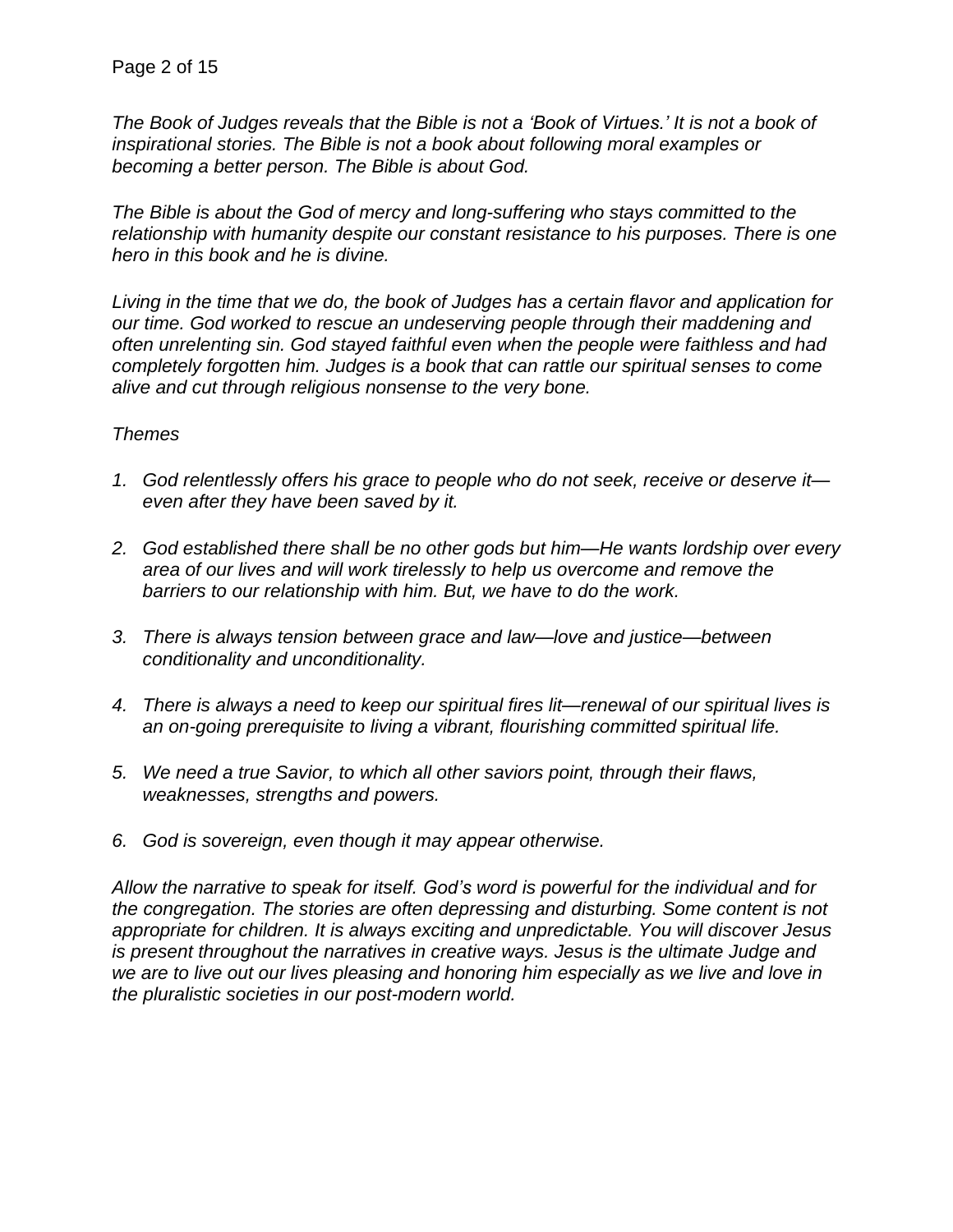# **The Structure of Judges**

There are two introductions, narratives and two appendixes.

Intro One Judges 1:1-2:5 Intro Two Judges 2:6-3:6 Narratives Judges 3:7-16:31 Appendix One Judges 17-18 Appendix Two Judges 19-21

In some ways, the death of Samson was the end of the Judges story. His death is the last chronological event in the book. We are left with a dead judge and an incomplete story.There are five more chapters which include the departure from the narrative structure. The stories give us an overview of what happened when the Israelites "did evil in the sight of the LORD." (3:7; 3:12; 4:1; 6:1; 10:6; 13:1)

The narrative passages revealed how God rescued his people. In the last two sections we are given descriptions of the spiritual condition He rescued them from. The last five chapters rarely mention the LORD. These chapters reveal what life was like when Israel was left to its own devices. The example is to show us what humanity is like without God. These sections are so bleak—we rarely read them.

We discover why idolatry is forbidden and problematic. An image of any kind cannot express the full range of God or His glory—which is His presence. Our view of God will be distorted. Worshiping God with images reveals an inward spirit which does not want to surrender to God as he is, but desires to **pick and choose attributes** in order to create a God who is palatable to us.

The real problem: to shape and revise God—creating a god that is to our liking. It is a blatant refusal to allow God to be himself. We filter out things that we cannot accept. This is the **main sin of our time.**

"I don't believe in a God like that—I like to think of God as…" We make an image. The most serious way we do this is by consciously rejecting part of the scriptural revelation of God. "We can no longer accept a God who does this…or forbids that… We get wrapped up in the mantle of post-modern progress. We reshape God to fit us.

Our culture's dislike of something means we drop it or cancel it and act is if it does not exist or live as though the actions never happened. Culture then writes a new narrative.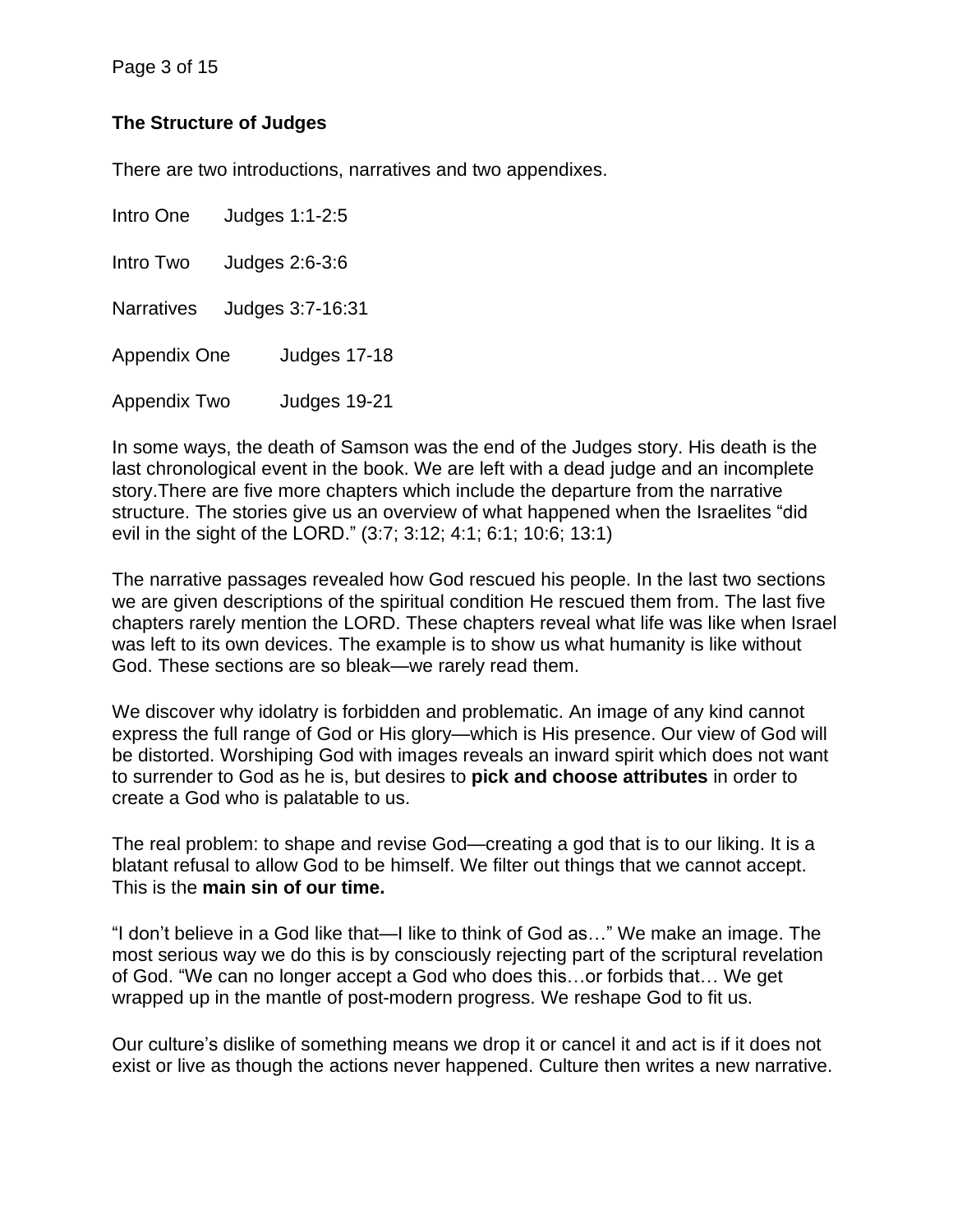# **Subjective Worship**

A previous condition existed where the Israelites did their own worship: while the Israelites were in the Wilderness they worshipped as they saw fit. Once they were to take ownership of the Promised Land, there was to be one place of worship and one kind of worship which the LORD prescribed in Deuteronomy 12:1-14.

*You shall not do according to all that we are doing here today, everyone doing whatever is right in his own eyes," Deuteronomy 12:8*

**Subjectivizing Morality:** comprehending the spiritual condition of people: "everyone did what was right in their own eyes." (Judges 17:6 and 21:25)

**Key point:** Subjective morality ignores the LORD's commands, his word and his rationale. People will follow the LORD only so far as it does not conflict with their personal convictions about morality. This type of attitude makes it impossible to have a truly personal relationship with God. In an interpersonal relationship, the other is a real person who can contradict and upset you—which leaves you wrestling through conflict in order to reach a deeper level of intimacy.

Ignoring the parts we do not like means we never wrestle or enter into a meaningful relationship. We live within a comfortable bubble where we worship a comfortable God who exists only in our mind.

# **The true goal:**

The goal of true faith is to give God access to our heart. Our religious efforts are to get access to God so that we can get God to do what we want him to do or to hold him accountable to a subjective rule where the list of acceptable attributes and behaviors are not consistent and reliable but always changing according to the circumstances or situations that arise. Religion's goal is to get God to serve you. The gospel faith's purpose is to form our hearts into beating and living for Him.

Self-made religion will always disappoint us. We are all worshippers. Whatever we make our god—relationships, money, position or even a reduced man-made version of the biblical God—will never deliver. Ultimately, death removes all false gods to which we look for blessing. There is always something missing. There will always be an emptiness.

# **The main point:**

The great reminder for us all as worshippers is who or what is the thing we look to for ultimate meaning, purpose and blessing? What is the thing which—if it were taken away—we could never live without.

#### **The banality of evil:**

Evil does not make people violent or wicked. One can do evil without being evil. Sin is often a subtle drift away. Sin makes us hollow—externally proper, nice and kind—but underneath the surface we are irritated, aggravated and power hungry. C.S. Lewis *The Abolition of Man*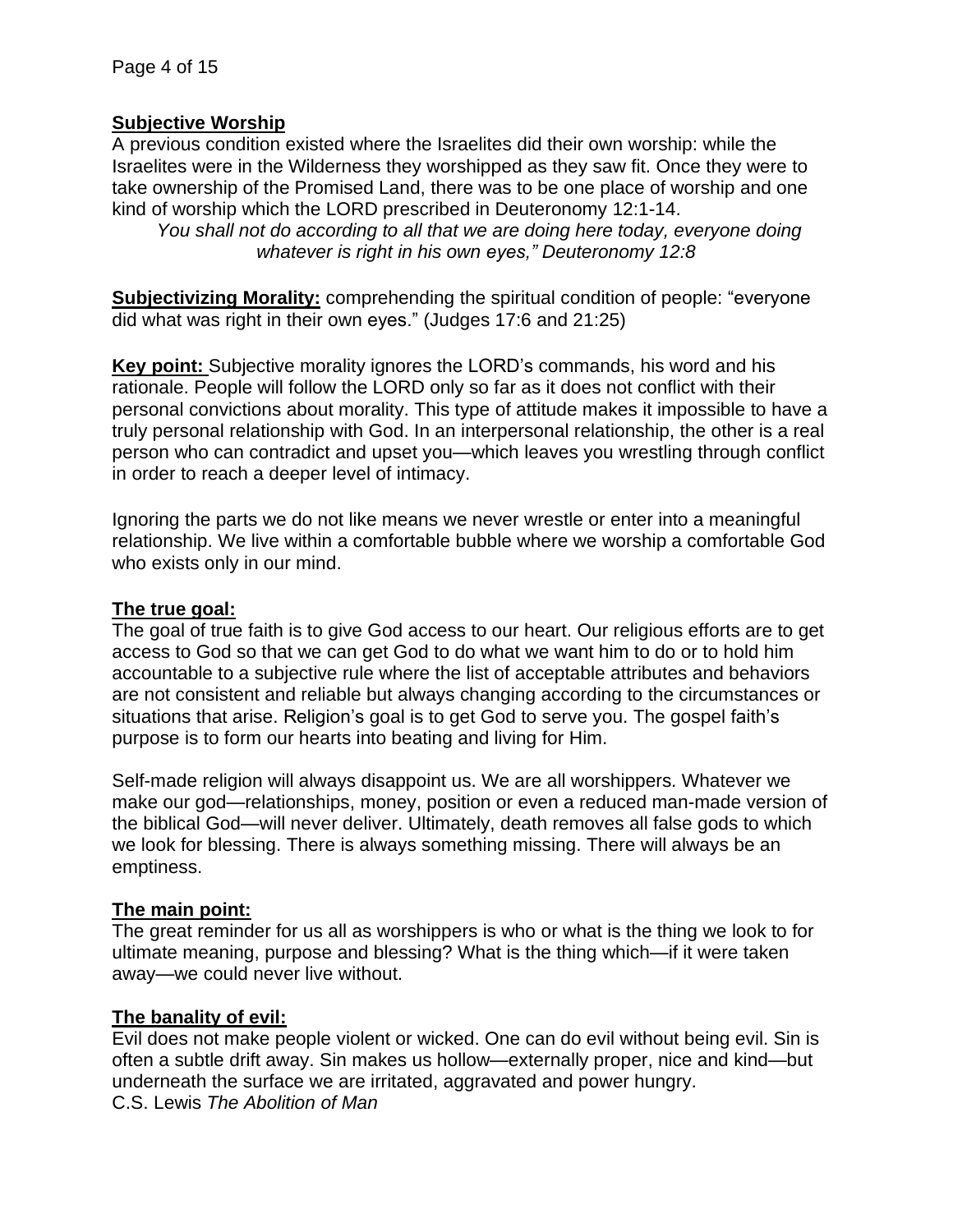*"These are men without chests." (People without chests)*

They may have reason (represented in their mind) or visceral feelings and drives (represented by their gut) but they do not have hearts. They are not really choosing, but rather being driven by desires and impulses for power or gain, they are ruled by their fears and anger.

We are all in danger of being banal (bland, dull, flat, unoriginal, unimaginative drifters), hollow and uninteresting if we insist on creating God in our image and ultimately worshiping ourselves or things we create and call good.

Only by worshiping the true and real God can we escape the boring fate of those who create idols of their own choosing and create a religion from the presupposition of to 'do what is right in their own eyes." (Judges 17:6 and 21:25)

*"No other book of the Old Testament offers the modern church as telling a mirror as this book. This book is a wake-up call for a church moribund in its own selfish pursuits. Instead of heeding the call of truly godly leaders and letting Jesus Christ be Lord of the church, everywhere congregations and their leaders do what is right in their own eyes."* Daniel I. Block, Judges-Ruth, page 586)

#### **We need a King who is the Savior and Rescuer:**

We wonder why God doesn't send revival or unity and we tend to look everywhere but ourselves. Submission, surrender and repentance are keys to maturity in Christ. The whole book of Judges reveals how we are the problem. We cannot be our own solution.

God may be employing the author of Judges to show us the realities beyond our conscious and deliberate intentions. The writer has shown us we need a rescuer, deliverer and savior. It is up to us to whom we look. Following the book of Judges is a continued narration which includes a long line of human kings who lead people either toward obedience to God or away from it. By the end of the story, we recognize the need for a king beyond David.

For now, we all search for a king to rule over us and someone to rescue us. There is only One. We must look to the greatest King and ultimate Judge or we will serve a false one.

Each of us must get to the point of saying, "I serve at the pleasure of our King, Jesus."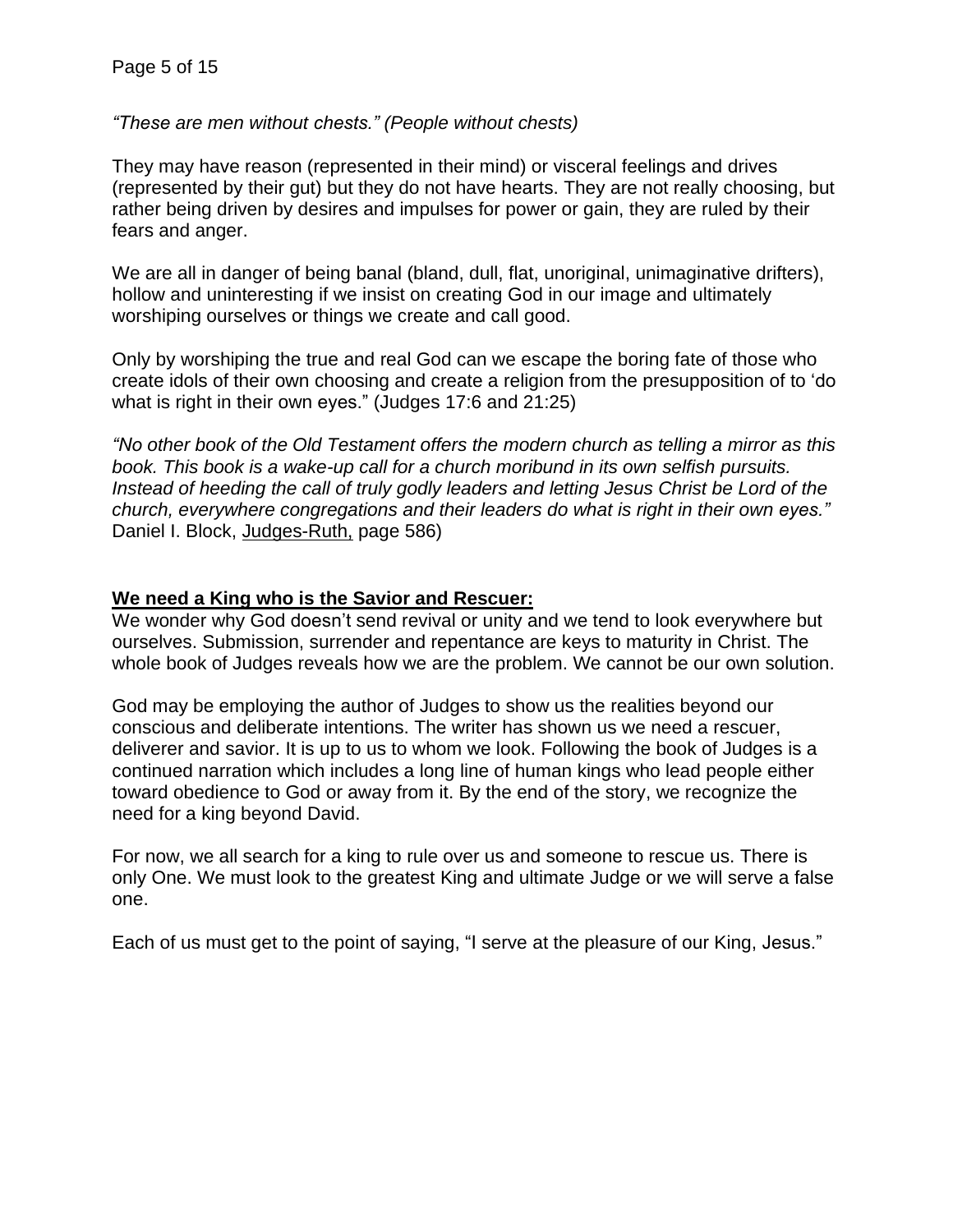# **Key verses**

In those days Israel had no king; everyone did as they saw fit. (Judges 21:25 NIV)

Then the Israelites did evil in the eyes of the LORD and served the Baals. (Judges 2:11 NIV)

If we are faithless, he remains faithful, for he cannot deny himself. (2 Timothy 2:13 NASB)

And what more shall I say? For time will fail me if I tell of Gideon, Barak, Samson, Jephthah, of David and Samuel and the prophets, who by faith conquered kingdoms, performed acts of righteousness, obtained promises, shut the mouths of lions, quenched the power of fire, escaped the edge of the sword, from weakness were made strong, became mighty in war, put foreign armies to flight. (Hebrews 11:32-34 NASB)

# **Series Order**

- 1. Introduction to the Book of Judges
- 2. Half-hearted discipleship eventually leads to no discipleship. (Judges 1-3:6)
- 3. Othniel, Ehud,Shamgar: repent, renew, restore (Judges 3:7-31)
- 4. Deborah and Barak: God can use anyone, anytime, anywhere (Judges 4-5)
- 5. Gideon: a Deeper look into what went wrong (Judges 6-9)
- 6. Jephthath: what the people worship enslaves them (Judges 10-12:7 with 12:8-15)
- 7. Samson: the most flawed and weakest victor (Judges 13-16)
- 8. Men without chests and people without a king (Judges 17-21)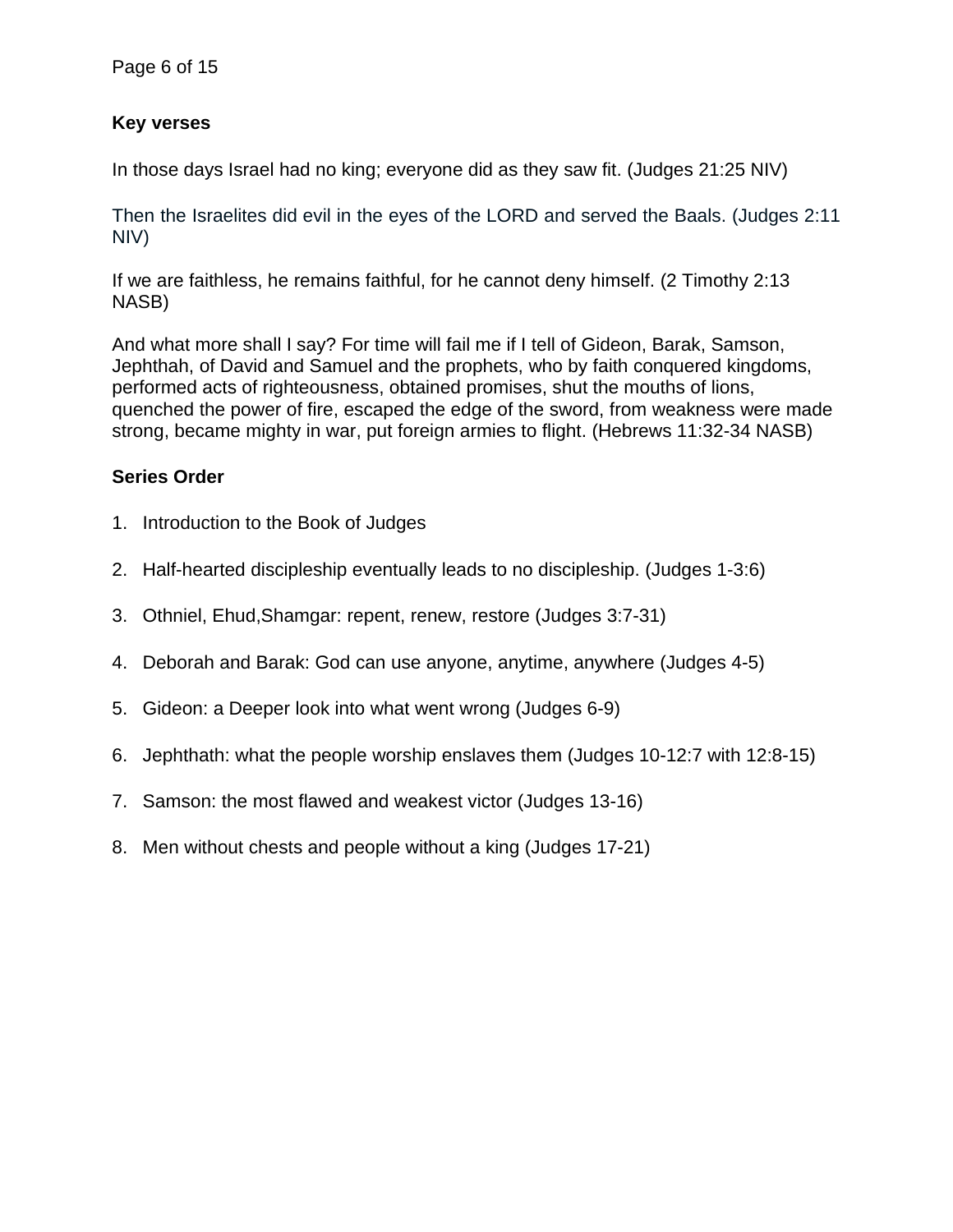#### **Week One:**

It is essential for us today to learn from the experiences we read about in the Bible and to use the examples God chose to apply sacred wisdom to our day and our personal lives. We must realize we are *aliens and strangers in a foreign land*. (1 Peter 2:11-12) To abstain from sinful desires and things that pagans value and honor is our calling to live holy and honoring lives of faith.

#### **Questions:**

- 1. Why do we read the Bible?
- 2. How has the Bible impacted you?

3. What did Peter mean by mentioning that we are *aliens and strangers in a foreign land*. (1 Peter 2:11-12)

**Challenge:** Why is this book even in the Bible?

**Answer:** Because it is the gospel.

#### **Content:**

Judges is not a book of virtues, inspirational stories or a fierce moral code. Judges is a book about God. Judges reveals God's mercy and long-suffering toward the people of his choice—His *Chosen* People—while they continually resisted and rejected him.

We will discover heroes in this book. The greatest is God.

Salvation has an element of rescue within it. God rescued his people from the mess they made by rejecting Him and worshipping other idols. The People made mistakes. Individuals made mistakes. Leaders made mistakes. They lived during a time when there was a variety of gods to worship and to love, trust and obey. Cultural influences made it acceptable to blend into the Canaanite fabric already woven by the presiding beliefs, rituals and religions.

Even though the time period of the Judges was 1375-1055 BC, their cultural influences were not so different than our own in 2022. There were men and women who were committed to God. They stood out as alternatives to the social norms and are colorful reminders of the cost of discipleship.

Men and women were employed by God as rescue agents and some ruled in honorable ways, while others ruled in the shadows.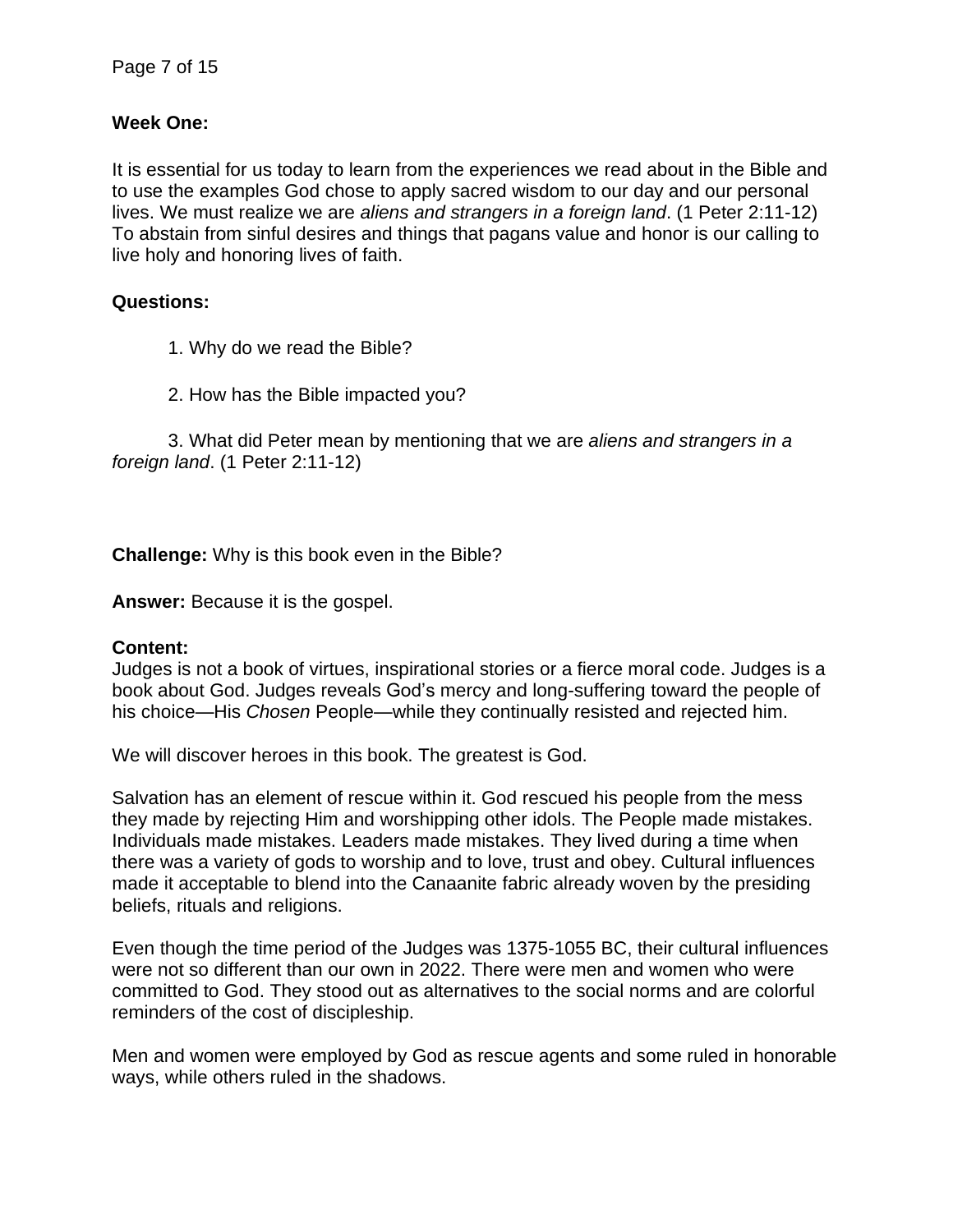Page 8 of 15

# **Discussion Questions:**

- 1. Why do things go wrong in churches?
- 2. Why do things go wrong in society?

# **Scripture Trail:**

# Judges 1: 1-36

-Make a list of the reasons, either mentioned or hinted at, why the tribes of Israel failed to settle in the Promised Land.

-Notice there is a glimmer of hope in Judges 1:12-16. What examples of wholehearted obedience are mentioned here?

# **Personal application:**

It's not a lack of *our* strength that prevents us from enjoying God and his blessings. It is our lack of belief in *God's* strength. We tend to take things into our own hands and then try to manage situations from our own strength, knowledge or experience.

Godly wisdom. This is the purpose of God's Word:

*for gaining wisdom and instruction; for understanding words of insight; for receiving instruction in prudent behavior, doing what is right and just and fair; for giving prudence to those who are simple, knowledge and discretion to the young let the wise listen and add to their learning, and let the discerning get guidance for understanding proverbs and parables, the sayings and riddles of the wise. The fear of the Lord is the beginning of knowledge, but fools[c] despise wisdom and instruction.* (Proverbs 1:2-7 NIV)

-How do these words impact you?

-Why do *you* read the Bible?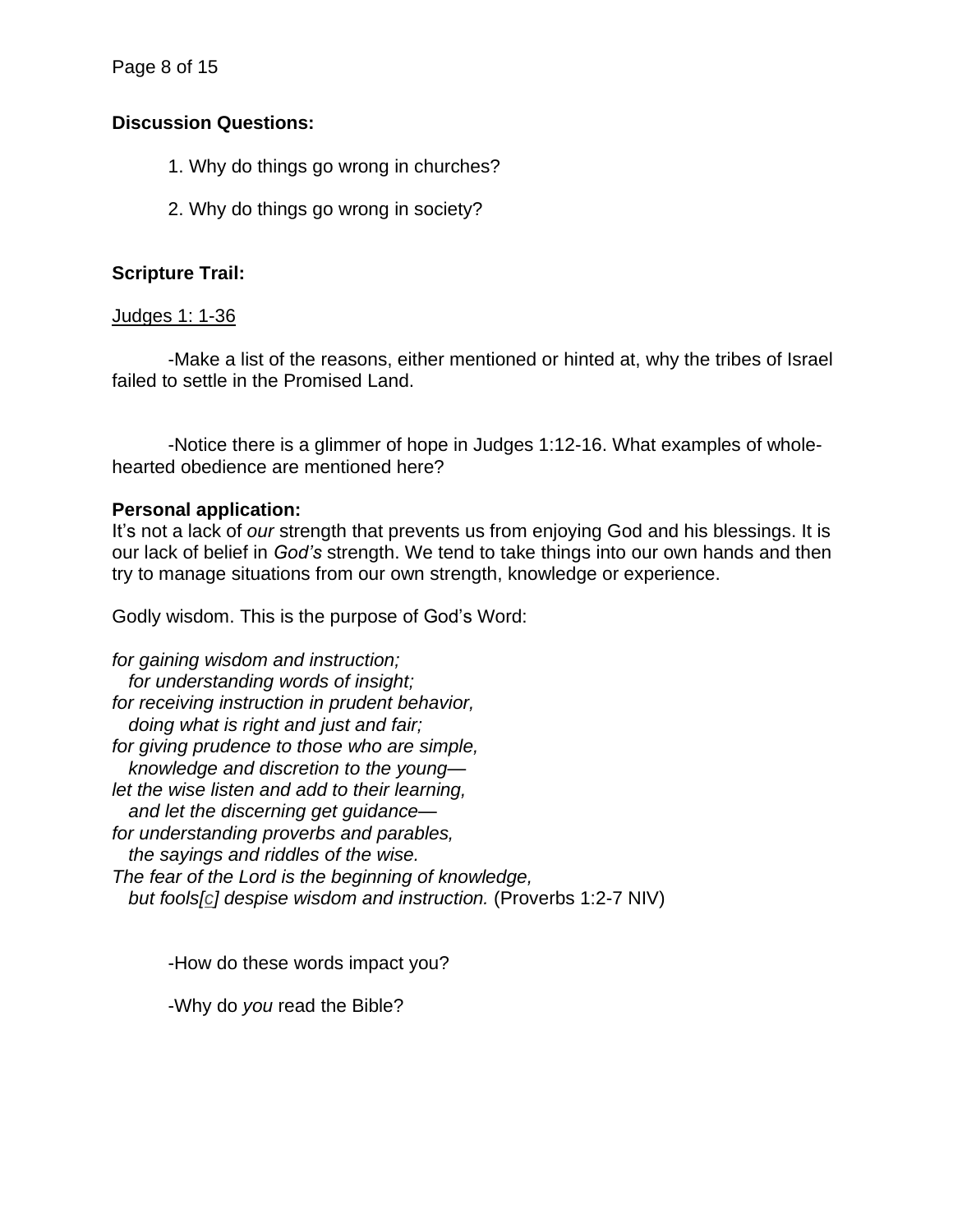#### **The Impossible Situation: Judges 2:1-5**

God is basically saying, "You have put me in an impossible situation. I have sworn to bless you as my one and only—my beloved—in an exclusive relationship. I have made conditions and also sworn to not bless you as you disobedient and uncommitted people. I promised to love you with an eternal love as my chosen people. But, I have also promised that I will judge sin."

-How is God supposed to solve this *divine dilemma?\**

-Read Romans 3:23-26 and 2 Corinthians 5:21.

-How does God answer this dilemma?

#### **Judges Second Introduction: Judges 2:6-3:6**

There is a cycle of behavior we will discover throughout the book of Judges. There is no guarantee that each generation will serve God. Within a generation, Israel had descended from being a people who 'served the LORD'—who is YHWH (Yahweh) to a people who served the Baals and Ashtoreths (gods of other people).

There is no automatic passing of faith from generation to generation. Each generation has to make their own declaration of faith to the LORD/YHWH.

-How are we to cultivate faith in the lives of each generation?

**-Read Deuteronomy 6.** It includes powerful mandates and places the responsibility onto the parents and community to teach and become examples of how to live.

What do you notice? How do these passages impact you?

What do we need to do in order to pass on the biblical faith to the next generation?

Tragically, Israel failed in their relationship with YHWH. They lived among other nations and they became like them. Israel yielded to their desires, regardless of their commitments. Our challenges are similar today.

What comes to mind as you acquaint yourself with Judges?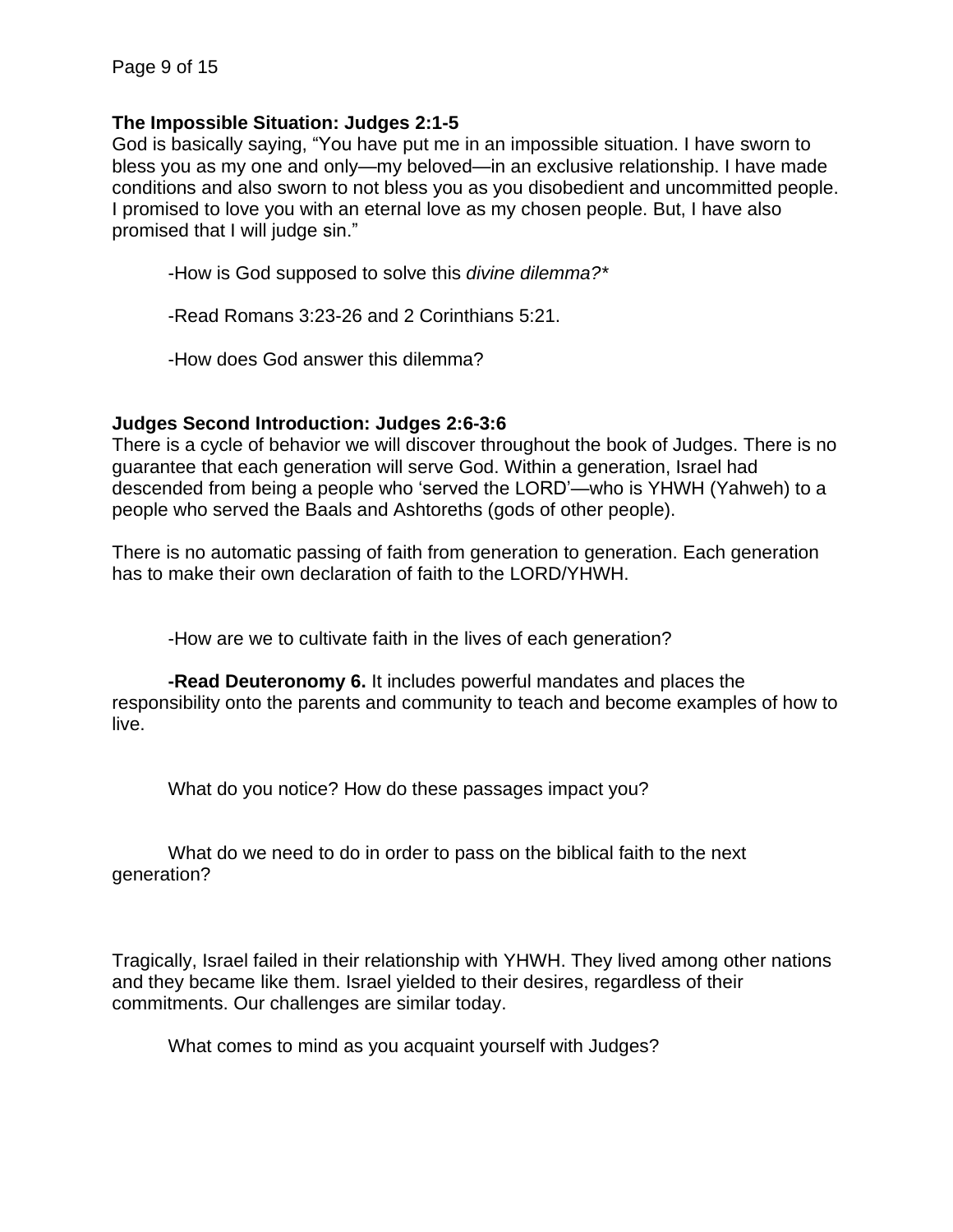# **Week Two:** Half-hearted Discipleship

Israel is living in the Promised Land alongside the people who worship other gods, because they did not *fully trust* God and so did not *fully obey* him. The author of Judges describes the *'tension'* between God's holy commands and his loving, faithful promise throughout the first two introductions. Israel descended into a pattern of decline. YHWH continually admonishes them for their sin and also rescues them from their situation.

- 1. What are your values?
- 2. Where do you feel the most tension?

Challenge: God called his people to live a life of *brave spirituality*.

Solution: Discipleship calls us to a life of risk-taking and following God in directions which require us to trust Him fully. It is difficult to live a life of *brave spirituality* without faith in God. This type of trust doesn't arise out of adventurism, heroism or cruelty. Brave spirituality must be anchored in a radical awareness of God's sovereignty and His ability to work through all situations and circumstances.

# **Scripture Trail:**

#### **Read Judges 1:1-36**

Do we hedge our bets or do we believe God? Chapter one includes the successes and shortcomings of nine (9) of the twelve (12) tribes of Israel. Almost immediately, Judah fails and they invite their brother Simeonite tribe. This may sound like common sense military strategy. But, God is looking for *faithfulness.* Judah does go but they go with their brother tribe, the Simeonites. Judah believes but they do not go alone. Their discipleship and trust is part-way.

*Note: It is important to understand that throughout the Bible and history, the people are given over to the consequences of their decisions and actions.*

**Read Judges 1:4-7** Ironically, it is Adnoni-Bezek who illustrates the accountability and acceptability for his actions.

—Who holds you accountable?

—What is acceptability and accountability so important to brave spirituality?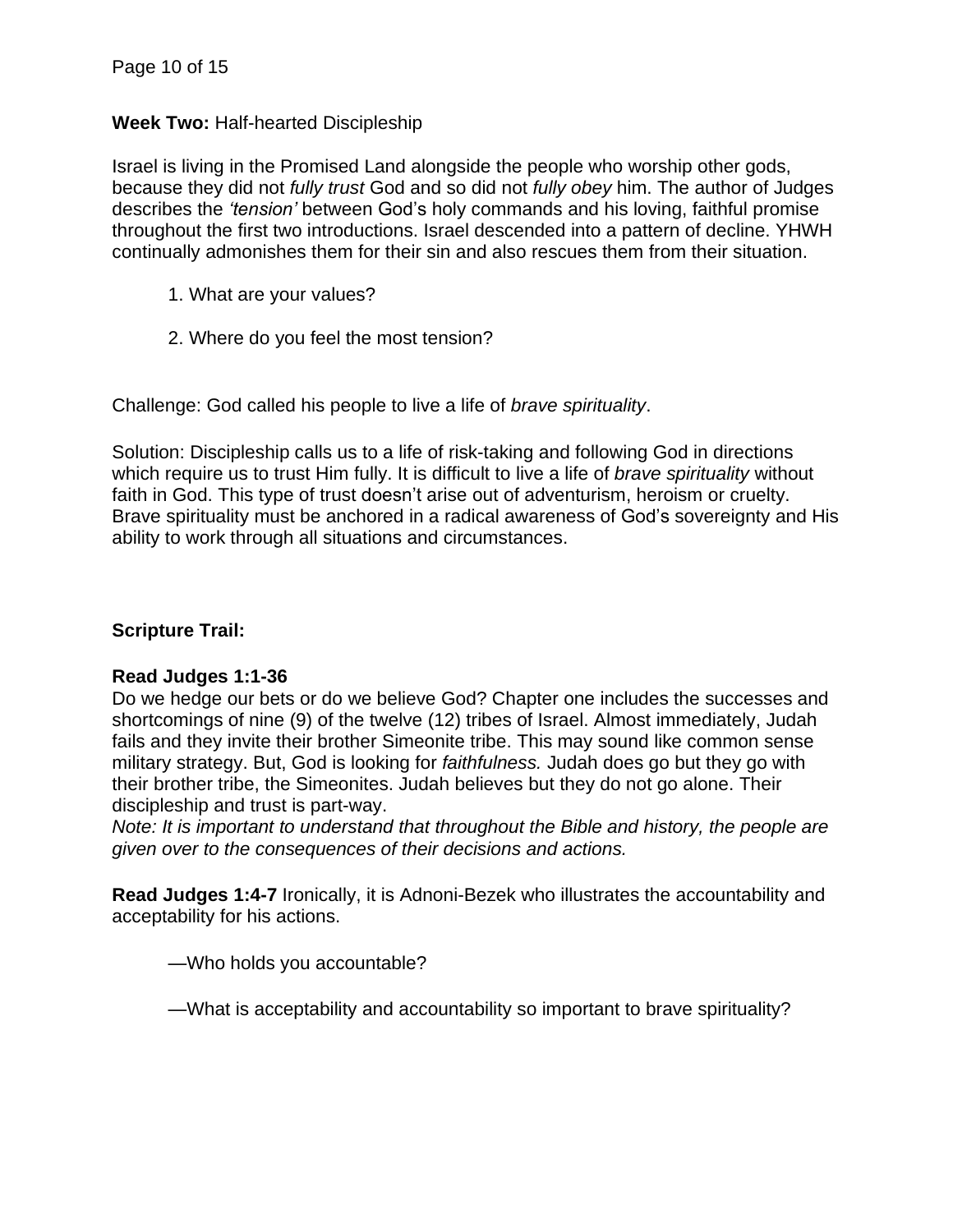#### **Read Judges 1:12-15**

The story of Caleb and his daughter, Acsah, is sandwiched between Judah's conquests. It focuses on a *spiritually brave family.* Caleb wants a life of covenant faithfulness and courageous obedience for his daughter. Caleb is focused on giving the next generation a reason to stay committed and remain in the Promised Land. Caleb offers Acsah as a bride to a man who is likely to continue the path of *being a spiritually brave family.*

Acsah reveals she is her father's daughter. Othneil, whom we will read of later, steps up to the challenge and wins. Acsah and Othneil marry. Acsah urges her new husband to ask her father for a field and springs of water. Her requests demonstrate her desire to *settle in and enjoy* the blessings of living in the Promised Land.

#### **Read Judges 1:16**

The Kenites, along with Acsah and Othneil, will stand as examples of faithfulness in a land surrounded by other religions, beliefs and idols.

- 1. What comes to mind as you read this story?
- 2. How would you compare Caleb's story with your own?

#### **Read Judges 1:19-36**

Perhaps if the author of Judges finished at verse 18, the story would have a 'happy ending.' But, the rest of chapter one goes downhill fast. Judah, as the tribe, does not trust in God's strength and acquiesces. They fail to push the people out. The Tribe of *Benjamin* also fails. **We must understand this point:** *when God says He will do something, we are to follow his commands and He will be faithful to make it happen through us.*

We are often tempted to rely on ourselves and our own ways. When we rely on common sense, ourselves, and base our spirituality on our own calculations instead of simply being obedient, we discover ourselves in the camp with Judah. Compromise becomes second nature.

Othneil attacked a city in God's strength. The Tribe of Judah concluded they would not do it. The Tribe of Judah demonstrated part-way discipleship.

*Halfway or part-way discipleship leads to no discipleship at all.*

The virus of half-hearted discipleship spread to the Tribe of Benjamin. The Benjaminites fail to route the Jebusites. The Tribes of Ephraim and Manasseh follow suit. Northern tribes of Zebulun, Asher, Naphtali, and Dan join in the part-way discipleship. Chapter one ends with the borders being defined by the Amorites, not the Israelites. God's people have become less brave than Israel's enemies. They have trusted God less and trusted in other gods more.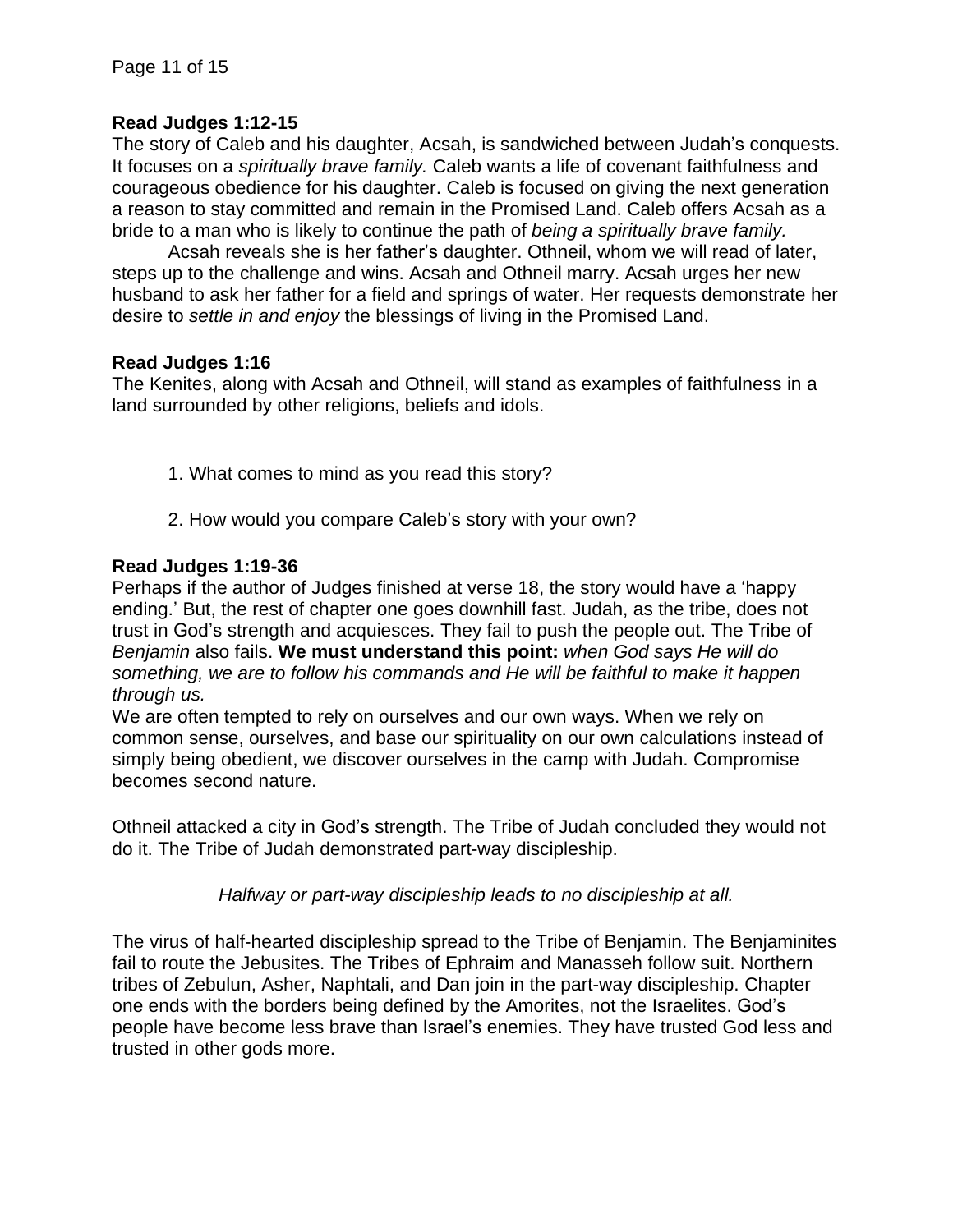**Note:** forced labor or slavery is never a God-honoring choice. This illustrates a major failure to follow God. (verses 27-28)

There seems to be great advancement for Israel as we finish chapter one. Take into consideration that Israel has now moved into the Promised Land and settled into tribal geographic locations. Israelites suffered for 400 years under the yoke of slavery. YHWH had rescued them time and time again. Israel did not respond as YHWH would have desired. Instead of living in a land where they could worship God freely and live their lives in their new customs, the Israelites now live side by side with other people and their gods.

Buried like landmines, *idols* lay dormant until they are ready to explode in the spiritual lives of God's people.

- 1. Consider a time when you were most brave with regards to your faith.
- 2. When you find it is most challenging to follow God?

#### **Read Judges 2:1-5**

Angels tend to show up and capture our attention. Gilgal was the place where the Israelites made their covenant with God. (Joshua 5) Gilgal was a place of forgiveness and grace. When the angel appears, it is a reminder that God is the one who is the Rescuer, Promise-keeper and Faithful God.

The purpose of the military campaign was to rid the Promised Land of the Canaanites and their idols. God wants lordship over every area of our lives. He wanted the new land cleared so Israel would be free to become the People God intended them to become. God wanted them to become an exclusive relationship with Him alone.

The People did not do what YHWH asked which reveals they had not totally rejected God but did not totally accept Him either. Halfway, partway discipleship and compromise cannot last.

*Partial obedience leads to no obedience.*

#### **Personal Application: Judges 2:1-5**

Refusal to listen and follow through leads Israel toward a path of destruction. These verses are very challenging to us. There are many things we think we are unable to do—which are simply our refusal to do. God remains undeniably faithful even in our disobedience and rejection.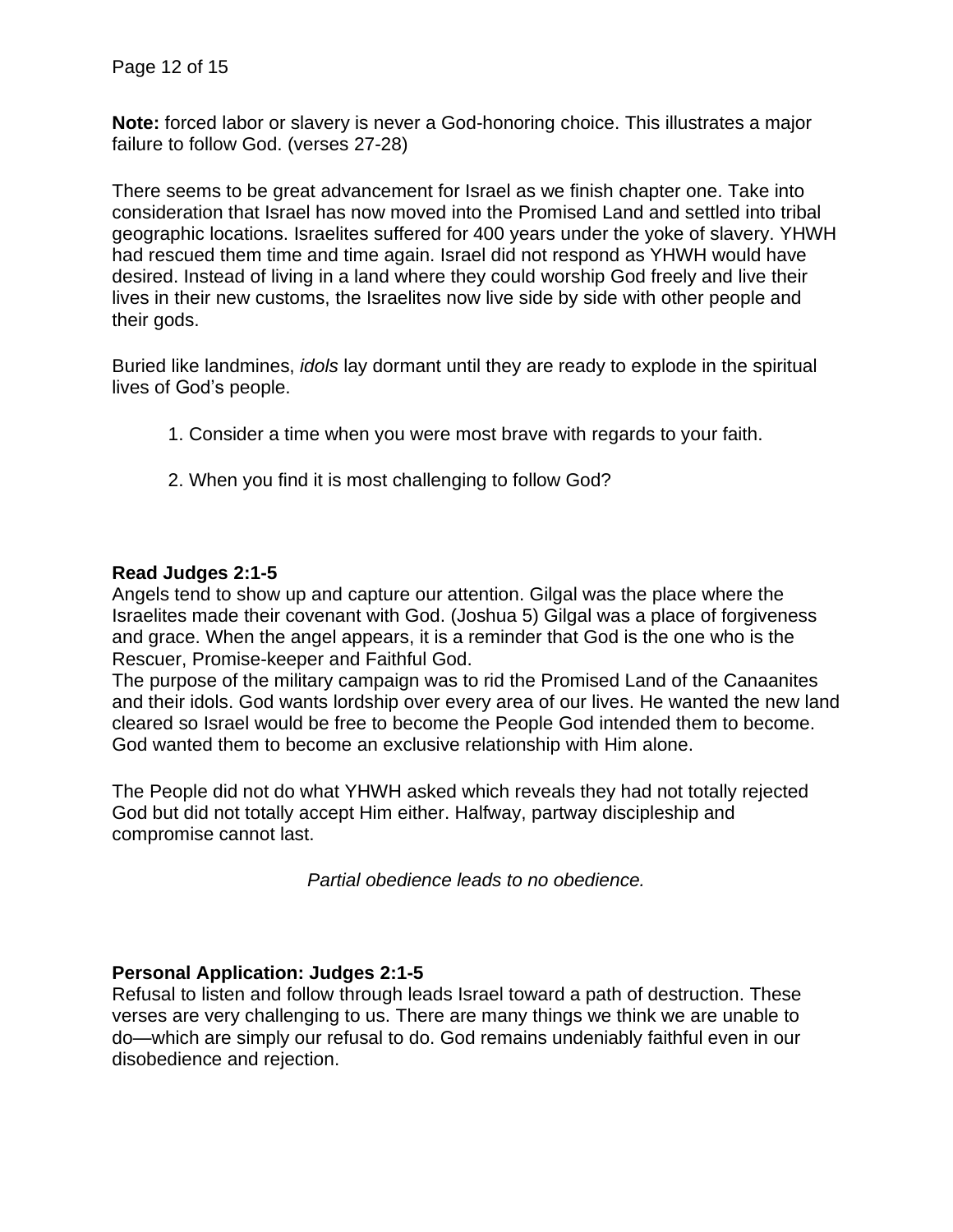**Remember:** God sees our failure to obey as a failure to remember who He is. The root of our disobedience is essentially failing to remember who YHWH is and what He has already done for us. As long as we remember who he is…we will serve not out of obligation or half-hearted attempts but from a whole and committed heart.

#### **Idolatry: is making a good aspect of creation—marriage, mountains, business, or anything else—the ultimate source of security, identity and power.**

When we make an idol of something, it continually makes us miserable. If we fall short or if the idol falls short—we lose our joy. Idols are snares. Idols trap us, enslave us and bind us to them like an addiction.

#### **Remember the tension of the Divine Dilemma:**

God is holy and just. He cannot tolerate or live with evil. God is loving and faithful and cannot tolerate the loss of his people that He committed himself to. This tension will be revealed throughout the entire book of Judges.

The Cross is the only way we can understand how God is able to resolve this Divine Dilemma. Our sin was given— *imputed*—to Jesus so that his righteousness could be imputed to us.

#### *God made him who had no sin to be sin for us, so that in him we might become the righteousness of God.* 2 Corinthians 5:21

On the Cross, God's wrath was satisfied. On the Cross, both justice was served and loving faithfulness were combined. Through the Cross, God could be both justified and justifier. Through the Cross, God can love us both conditionally and unconditionally.

The Cross is where find freedom to accept ourselves without pride or prejudice and challenge ourselves to live each day through brave discipleship.

Without the gospel of Jesus Christ, crucified, we will always either complacently give into sin or live under the burden of sin's guilt and fear. The Cross is where we discover the tension of the Divine Dilemma resolved and we are free to live forgiven, obedient lives despite living sinful, disobedient lives.

What comes to mind as you meditate on these words?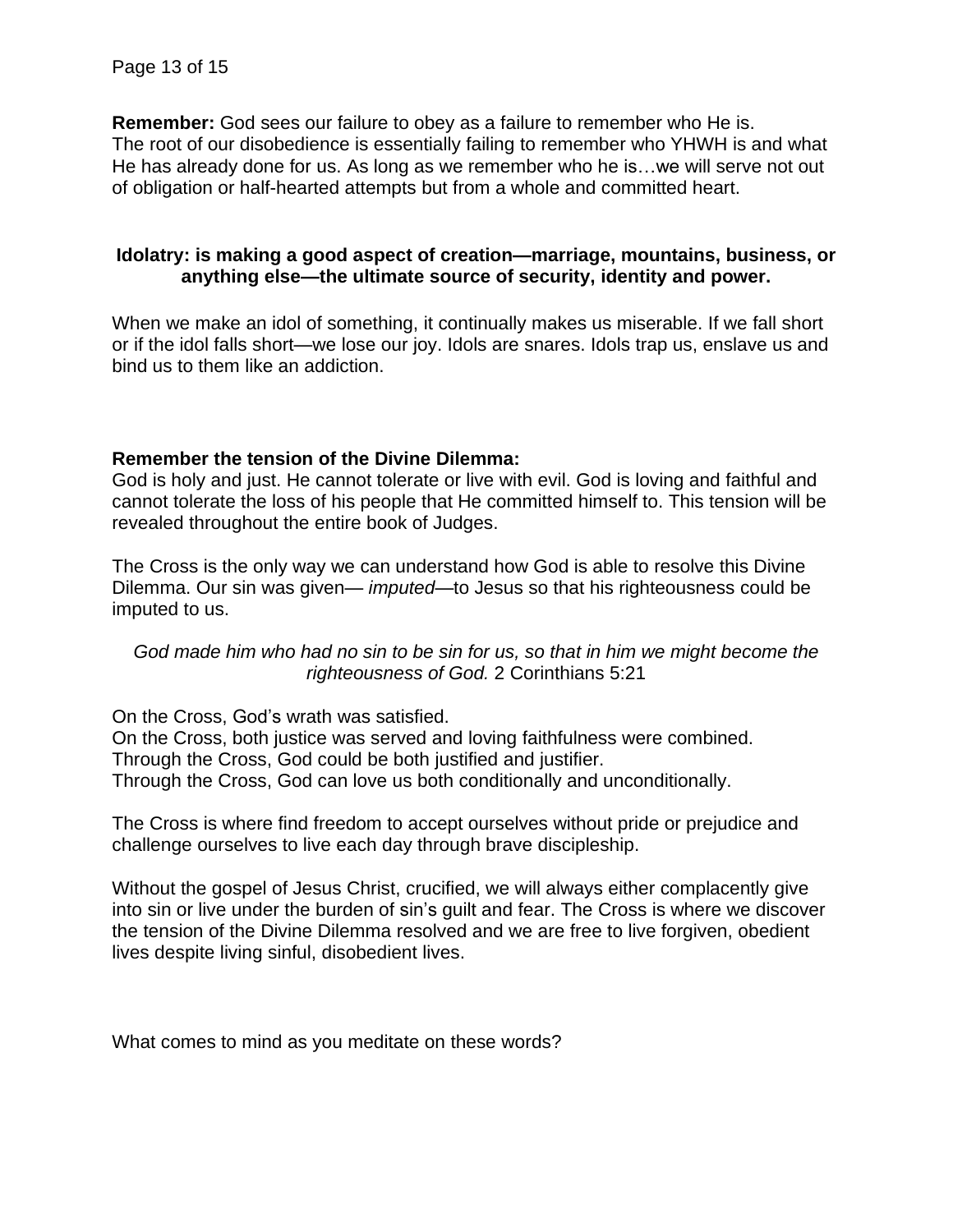# **Week Three**

### **Living among the idols can be dangerous to our spiritual health.**

# **God is no longer the priority.**

Society and culture have serious impacts on the Israelites. A cycle develops as the Israelites no longer prioritized God and what God had already done for them. Naming a few acts like the Exodus, parting the Red Sea, crossing the River Jordan, and the walls of Jericho falling down became passé. "That was so yesterday." The People failed to remember or even mention the day to day care God gave to the people.

# **Doing evil, liking it and being good at it.**

It is easy to do evil when we think no one is watching or listening. It is quite another thing to 'do evil in the sight of the LORD.' God defined evil as turning to love and serve idols, mini-gods, or non gods. This is a very different definition of *doing evil* than we use. The people practiced a blatant *disregard for the LORD in his presence.*

#### **Inconsistency is a like a bull-horn blasting for everyone to hear. Evil is easy. Let everyone do it. Let everyone do evil together.**

# **Half-hearted worship or discipleship leads to none at all.**

Generation to generation, we are responsible to lead God-honoring lives personally, at home, in our work place, our community and throughout the world.

*Let the word of Christ dwell in you richly, teaching and admonishing one another in all wisdom, singing psalms and hymns and spiritual songs, with thankfulness in your hearts to God. (Colossians 3:17)*

Each generation is responsible for claiming and making God their priority. Correction and discipline are keys that are necessary for following God and necessary for discipleship: discipline = discipleship

*Whoever loves discipline loves knowledge, but he who hates reproof is stupid. (Proverbs 12:1)*

*For the moment all discipline seems painful rather than pleasant, but later it yields the peaceful fruit of righteousness to those who have been trained by it. (Hebrews 12:11)*

# **Exclusivity in a world of pagan freedom.**

God called us to a life of exclusivity. Exclusivity is a theme throughout the entire Bible and what caused problems from the first day until now. Minor mistakes often lead to major mistakes.

Paganism accepts the existence of the LORD but not exclusively. The LORD could be one of many gods. But, He could not claim exclusivity. The Promised Land was meant for worship of God alone but it became a place of worship the *LORD…plus…*